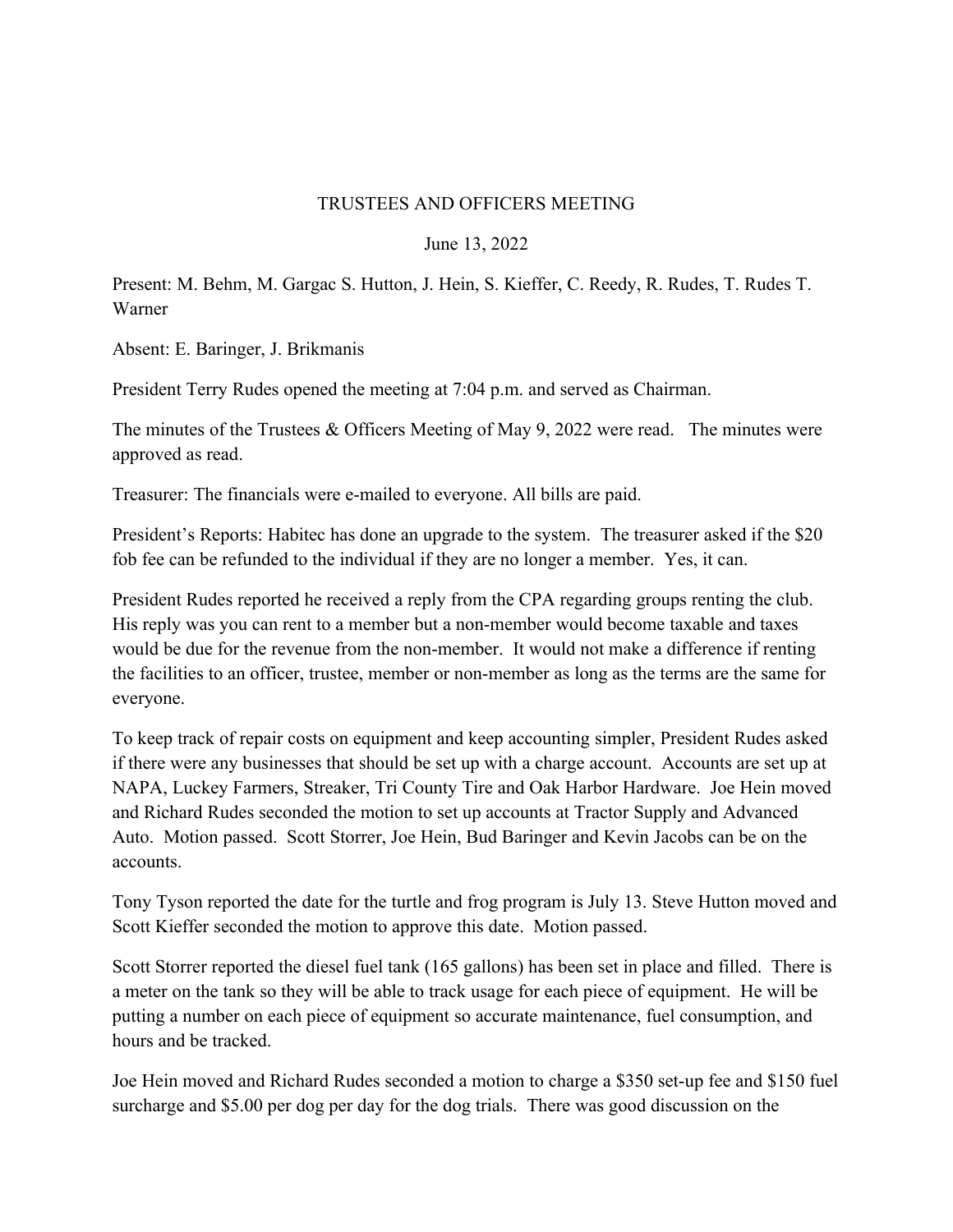motion. Steve Hutton amended the motion to charge a \$350 set-up fee and charge the \$5.00 per dog per day and eliminate the fuel surcharge. Richard Rudes seconded the motion. Motion passed. Steve Hutton moved and Richard Rudes seconded a motion to approve August 20 & 21 for the dog trials. Motion passed. Club facility rentals will be established for each individual event based on the event and facilities used instead of a standard universal charge.

Terry Warner reported everything is ready for the fishing derby. All help welcomed.

Richard Rudes reported there may be an Appleseed pistol match at the end of July.

Tombstone: Steve Hutton reported the last match was June 10, the next one July 2. Steve asked permission to use the July 2 match as a preparatory match for the glock matches to be held at Camp Perry. Permission given.

Steve Hutton reported the constitution committee has not met.

Old Business: Scott Kieffer reported the clubhouse will need to be closed for 2 days in July when the floor will be painted.

 President Rudes reported some of the data provided to cros.net for the website has not uploaded. They are working on getting it done.

New Business: Terry Warner reported the fish shanty will be turned into a storage shed. Terry Warner asked if the club could purchase two new picnic tables. Steve Hutton made a motion to purchase two new picnic tables and a gallon of sealer not to exceed \$400. Scott Kieffer seconded the motion. Motion passed.

The following individuals were recommended to be approved for membership: Mike Eskut, James Fultz and Bruce Anderson. Richard Rudes moved and Scott Kieffer seconded a motion to approve these individuals for membership. Motion carried.

Good of the Order: Scott Storrer asked if the trustees would give thought to putting the Darr \$40 bird fee into the general fund as the bird fees currently come from the wild game dinner.

Richard Rudes moved and Joe Hein moved to adjourn the meeting.

The President adjourned the meeting at 8:10 P.M.

Marilyn Behm, OHCC Secretary, Accepted as read/corrected on July11, 2022

Terrence Rudes, OHCC President